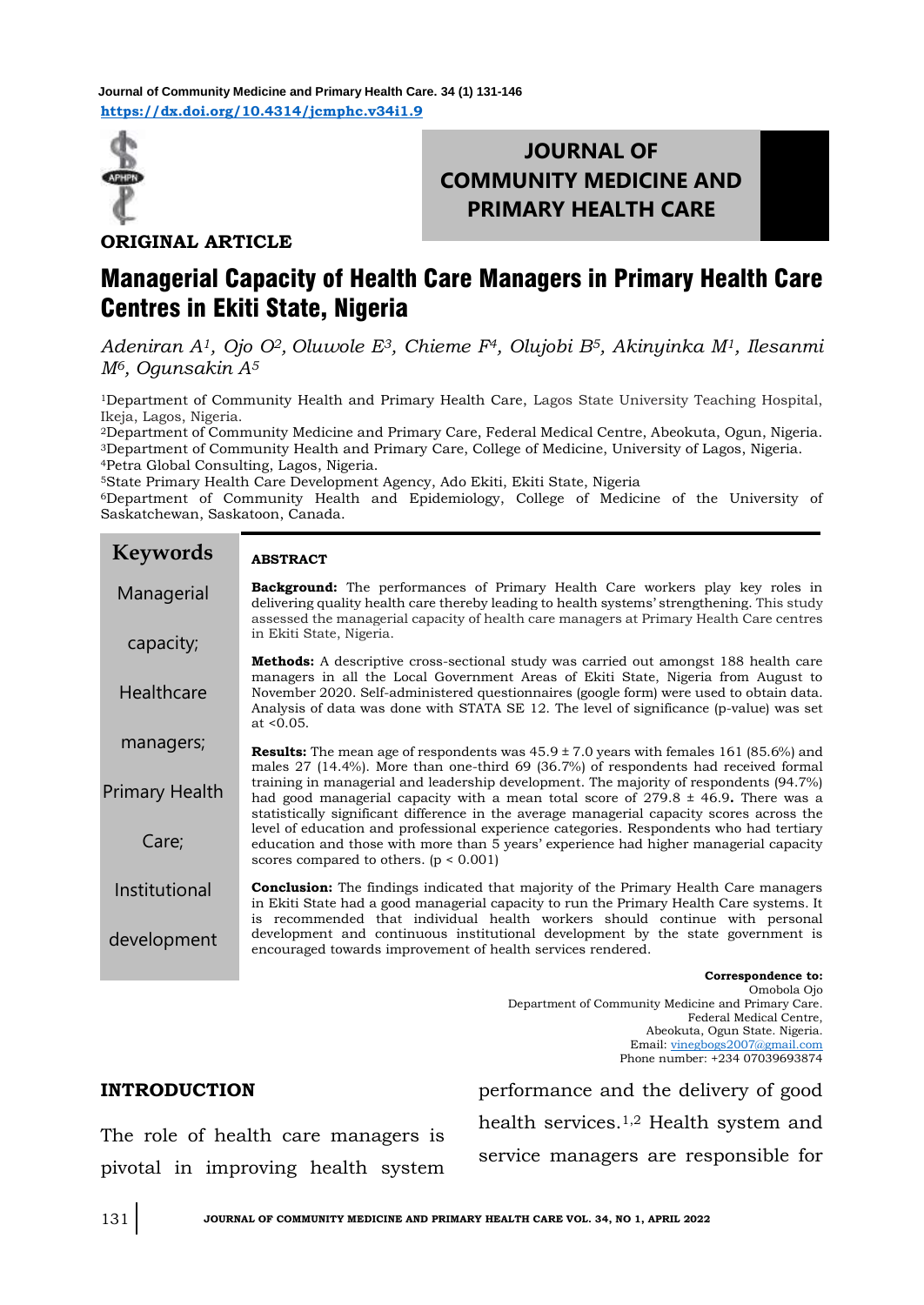programmes, projects, facilities and area health authorities, whether in public or private.3 In addition, their roles extend to the provision of quality and coverage of services (planning, implementation and evaluation), resources (staff, budgets, drugs, equipment, buildings, information) with external relations and partnerships.<sup>3</sup> However, germane to the performance of these vital roles and responsibilities is the managerial capability of the health care managers and leaders.4-6 Good management aims to provide services to the community in an appropriate, efficient, equitable, and sustainable manner.<sup>1</sup> Effective managers and leaders must develop the relevant competencies in the coordination of operations, consumer relations, goal/target setting as well as human resources.7 They need to be sufficiently equipped with the tools, systems and skills to productively assess the health workforce in a facility and provide supportive supervision.<sup>7</sup>

The lack of competent managers in many low-and middle-income countries (LMICs) has been reported as a compounding factor to the health workforce crises and suboptimal functioning of the health system.8-10 While a study of the managerial capabilities of health care managers and leaders at all levels of healthcare (primary, secondary and tertiary) is important, the focus on the primary level of health care deserves even greater attention. This is obviously because of the centrality of primary level as the main entry point for promotive, preventive, curative and rehabilitative health services.<sup>8</sup> Globally, studies have revealed a positive association between management capacity at this lower-level care of health system performance.9-15 Consequently, some critical gaps in managers and leaders which limit their effective performance have equally been documented in other climes. These include, the capacity to implement healthcare; improve the utilization of health services; systematically follow-up on the implementtation of policies, guidelines, standards and protocols; implement reforms promptly and enhance the coordination of public-private partnerships.<sup>16</sup>

Similarly, in Nigeria, research has also shown weak management and leadership capability among managers at all levels including the Primary Health Care (PHC) system as hugely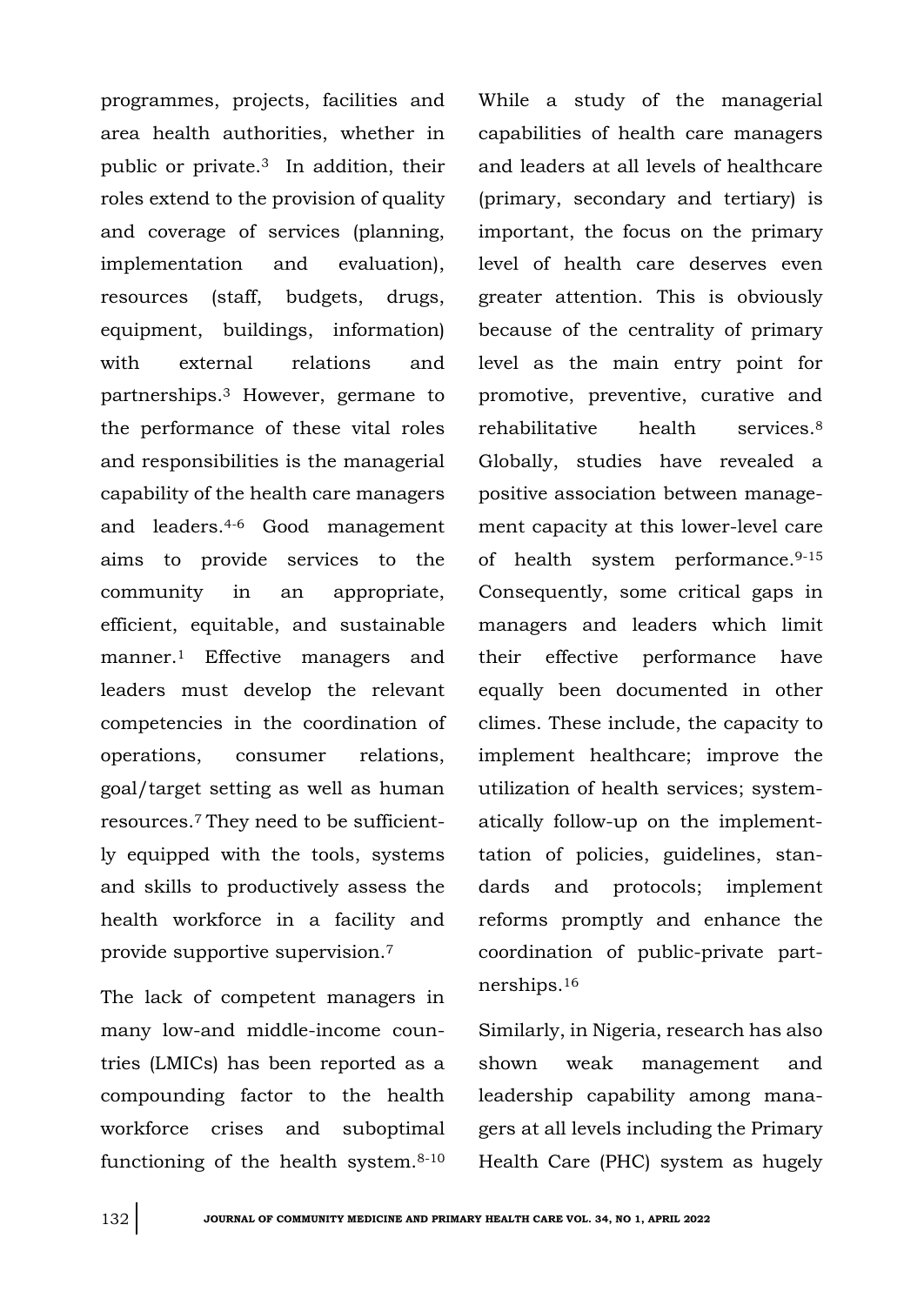accountable for the underperformance of the health system.17,18 Therefore, as nations of the world race to achieve the ambitious goals of universal health coverage and health equity set in the 2030 Agenda for Sustainable Development, the need to strengthen all knobs including the all-important management and leadership competencies especially at the primary level of healthcare becomes imperative. This will increase access and utilization of PHC services which is the bedrock for achieving universal health coverage.19,20

This study aimed to identify the different dimensions of the management capacity and competencies of the team leaders, and other PHC managers in Ekiti State, South-west, Nigeria. Findings from this study will guide the State Primary Health Care Development Agency and other relevant stakeholders to identify evidence-based management capacity gaps in the primary health care system in the state and develop appropriate interventions to address them.

#### **METHODOLOGY**

**Study Area:** Ekiti State, one of the thirty-six states in Nigeria was created on October 1st 1996, with a projected population of 3,270,798.21 It has 16 Local Government Areas (LGAs) with a landmass of 5,435 sq. km.<sup>22</sup> The state is mostly agrarian with small and medium scale enterprises in the urban and semi-urban areas. The PHC system has a total staff capacity of 4261 in the 326 PHC facilities in Ekiti State.23 There are different categories of health workers in Ekiti PHC centres namely doctors, nurses, community health officers, community health extension workers, laboratory-technicians and pharma-cists,

**Study Design:** A descriptive crosssectional study design was used consisting of a self-administered survey that took place from August to November 2020.

**Study Population:** This included Medical Officers of Health and other managers at the PHC facilities with supervisory, administrative and management responsibilities who had worked at that particular centre for at least six months. The six months was used in order to select staff that would have gained enough technical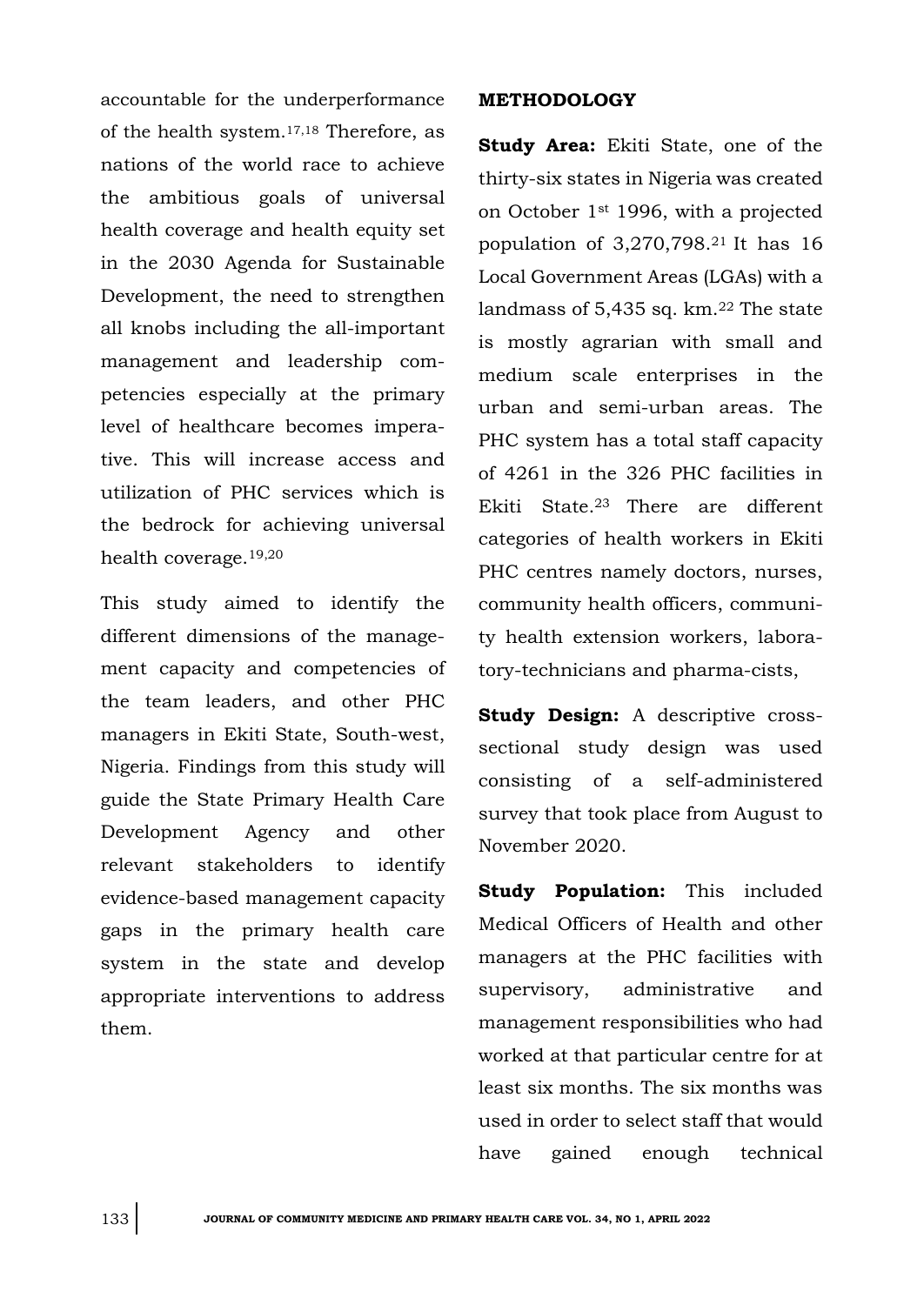knowledge, got used to the community under their jurisdiction, understand the community culture and has some baseline information. The study excluded those working in the health posts because they only provided referrals to other health facilities with identifiable leadership.

**Sample Size Determination:** The minimum sample size was determined using the formula for calculating outcome (mean):  $n = \underline{Z_a^2 \sigma^2}$  <sup>24</sup>  $\delta^2$ 

Where n was the estimated minimum sample size;  $Z_{\alpha}$  is the normal standard deviate for alpha error set at 1.96 which corresponds to 95% confidence level, σ is the standard deviation (variance) of the overall management capacity score from a previous study in Ghana =  $0.60$ , <sup>24</sup> and the  $\delta$  =level of precision set at 0.05%. The calculated minimum sample size was 553. This sample size was adjusted based on a population of less than 10,000, using the modified Cochran formular for small population  $n = \frac{n_0}{n_0}$  $1+\frac{(n_0-1)}{N}$ <sup>25</sup> which equals to 140.4 but all the 188 eligible respondents were recruited.

**Sampling Technique:** A total population of all the Medical Officers of Health and other health care

managers in the PHC facilities in all the sixteen LGAs in Ekiti State who met the inclusion criteria and consented to be part of the study were interviewed. The 188 are the MOHs and the PHC managers at the different LGAs in the State.

**Data Collection:** This study was conducted using an adapted selfadministered questionnaire<sup>24</sup> which consist of 7 sections. Section 1 was the socio-demographic characteristics and section 2 was on the previous management experience and training. Section 3 has the functional support system (16 items) and section 4 measured the general management skills and competencies (10 items). Section 5 was on specific health system management skills and competencies (oversight & coordination, human resource management, resource management, financial management, information management service delivery and community involvement (60 items). In section 6, we have the general management performance (4 items) and section 7 measured being part of the district health management team (22 items). Sections 3 – 7 were scored, summed up and termed as the overall management capacity.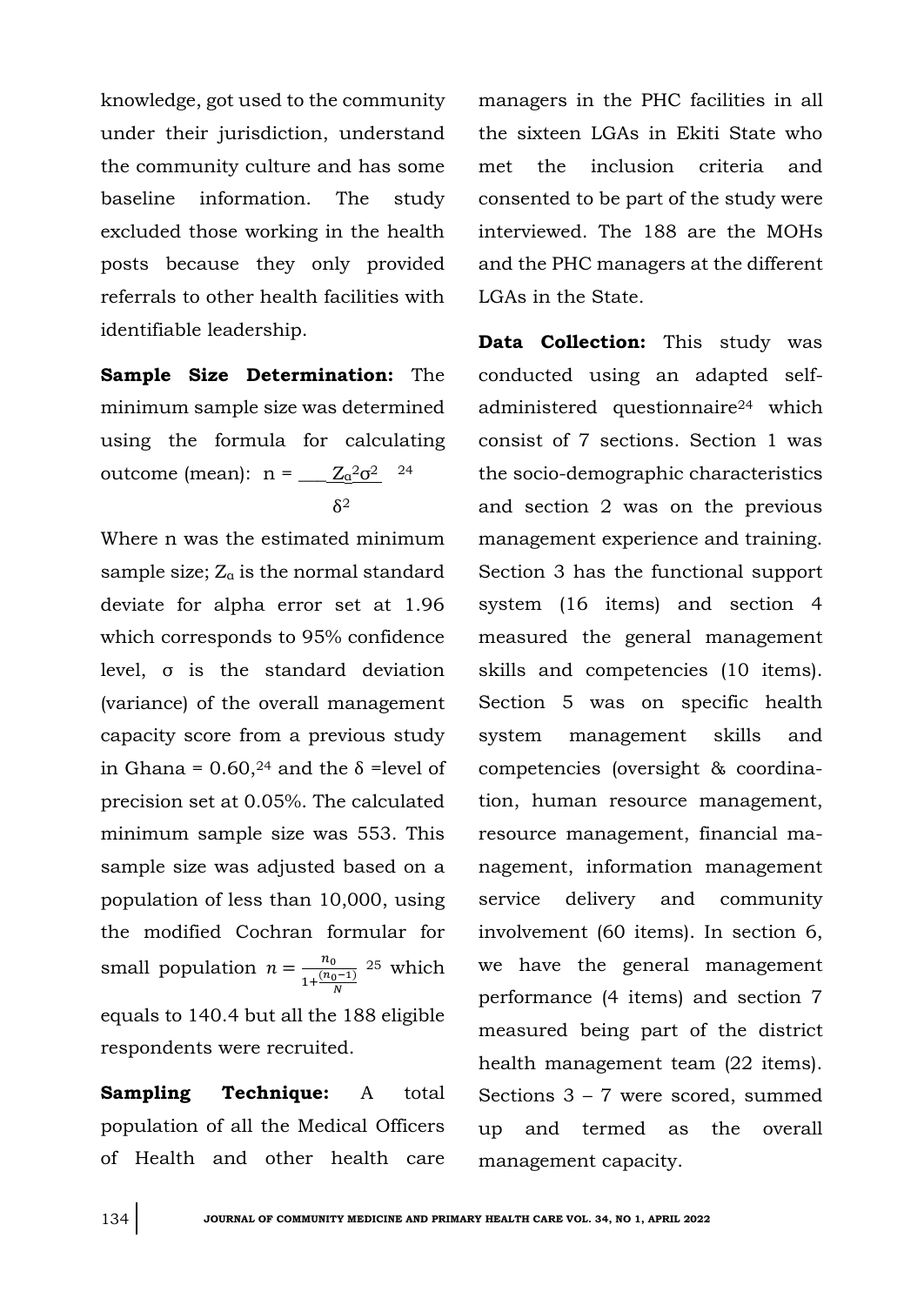All the respondents were provided with informed consent forms explaining the study aims, objectives and the nature of the study before data collection. A pre-test of the questionnaires was carried out on 20 healthcare workers in a PHC facility in Lagos State before the start of the study. The administration of questionnaires was coordinated by the research assistants of different cadres such as Community Health Extension Workers, who did not have managerial roles at the PHCs and had been trained specifically for this study. Confidentiality of respondents was highly maintained.

**Data Management:** Data collected from the study was cleaned and coded on Microsoft Excel 2016. The cleaned data was exported to STATA and analysed using STATA SE 12. Numerical data (scores for functional support system, general management, oversight & coordination, capacity for situation analysis, problem analysis, capacity for planning, implementation & monitoring, reporting, capacity for HR management, service delivery management, overall management performance, job motivation/satisfaction and organization commitment) were summarized as mean and standard deviations, median and interquartile range as appropriate. Student's t-test were conducted to assess the difference in the mean managerial capacity scores across different gender, age, and the LGA (location of work area) while analysis of variance tests (ANOVA) was conducted to assess the difference in the mean managerial scores across the professional experience categories. The level of significance (p-value) was set at <0.05. In assessing managerial capacity, the responses in the different domains of managerial capacity assessment were scored. For the "Yes" and "No" questions, positive responses were scored 1 and negative responses scored 0. For the questions on Likert scale, strongly agree, agree, neutral, disagree and strongly disagree were score 5, 4, 3, 2, 1 respectively. The sum of the overall score from the 15 domains came to 396 points. Any respondent that scored 50% or more was graded to have a good managerial capacity while those with less than 50% were graded to have poor managerial capacity.<sup>26</sup>

**Ethical Approval:** Ethical approval for the study was obtained from Lagos State University Teaching Hospital Ethical Review Committee with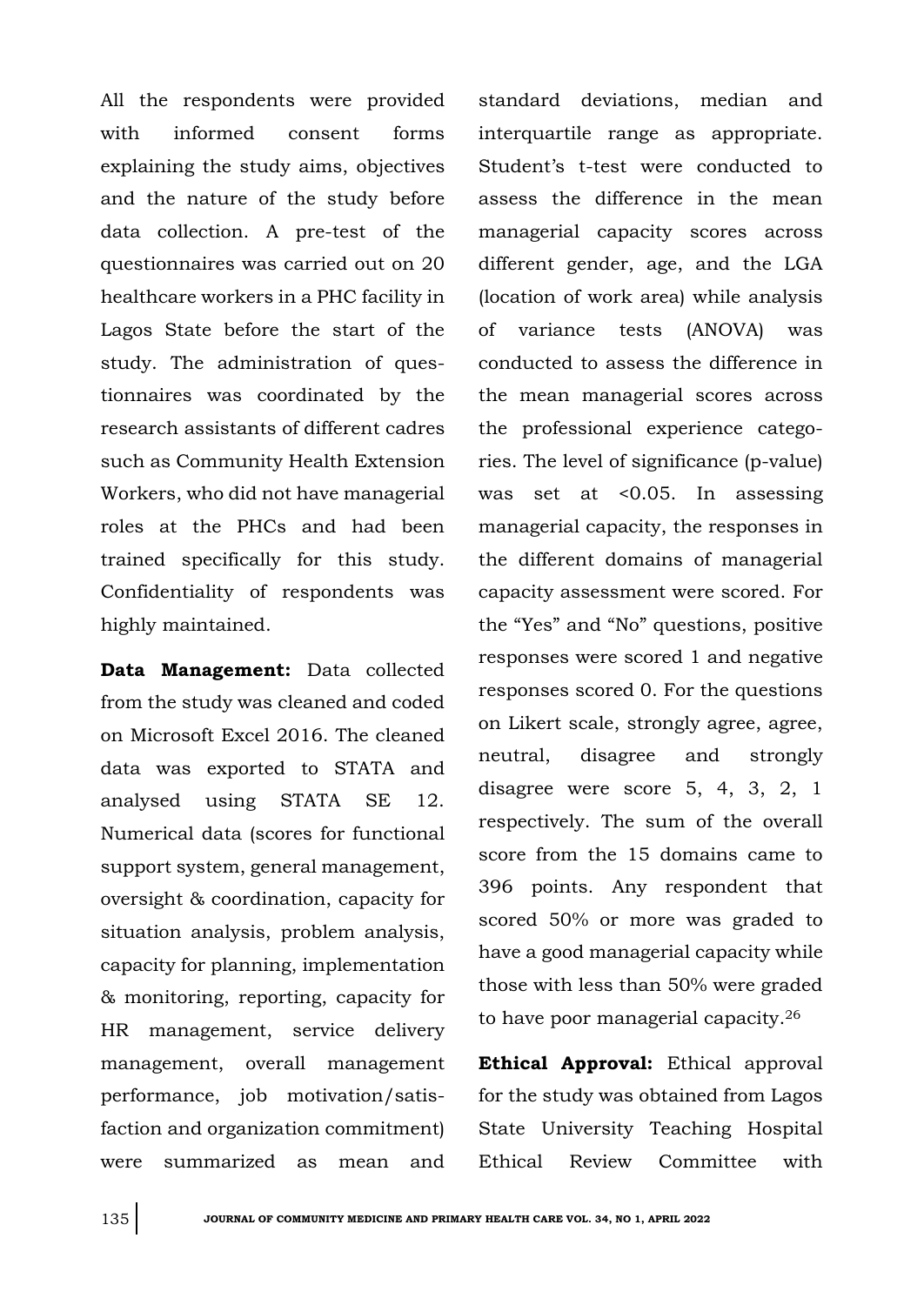reference number LREC/06/10/1424 and written permission obtained from Ekiti State Primary Health Care Development Agency. Ethical approval obtained from Lagos was because the lead researchers were from Lagos State. All the respondents were provided with written informed consent forms explaining the study objectives, aims and nature of the study. Data collected was treated and respondents' anonymity was maintained.

#### **RESULTS**

One hundred and eighty-eight respondents participated in the study with mean age being  $45.9 \pm 7.0$  years and majority 161 (85.6%) females. More than half 113 (60.1%) of them had a post-secondary level of education and 100 (53.2%) had more than 5 years prior management experience (Table 1). Table 2 reveals that slightly more than a third 69 (36.7%) of respondents had received formal training in management/ leadership and almost all 176 (93.6%) of them had been provided with a job description. Number of days of training over the last 12 months was majorly 2 to 5 days amongst respondents 82 (69.5%). Eighty-eight (50.0%) took on additional roles and

responsibilities besides what was stated in the job description to a moderate extent.

Table 3 shows that half 94 (50.0%) of the respondents always had access to relevant national and/or regional guidelines within their work area. Occasionally 56 (34.6%) of the respondents had regular team meetings. Fifty-three (28.2%) of the respondents always had adequate funds to carry out planned activities and only one-third 62 (33.0%) always had adequate logistics and infrastructure to carry out planned activities. More than half 105 (55.9%) always got support in data management. In Table 4, the mean score for respondents' capacity for HR management was  $45.2 \pm 11.2$ , their capacity for planning was  $27.4 \pm 6.5$  while the service delivery management was 12.6 ± 4.7. The least scores were in the overall management performance 5.7 ± 1.1 and oversight with coordination  $5.0 \pm 3.0$ . In addition, the mean score for the overall managerial capacity of the respondents was  $279.8 \pm 46.5$ . Overall, 178 (94.7%) of respondents had good managerial capacity.

Table 5 demonstrates a statistically significant difference in the mean overall managerial capacity score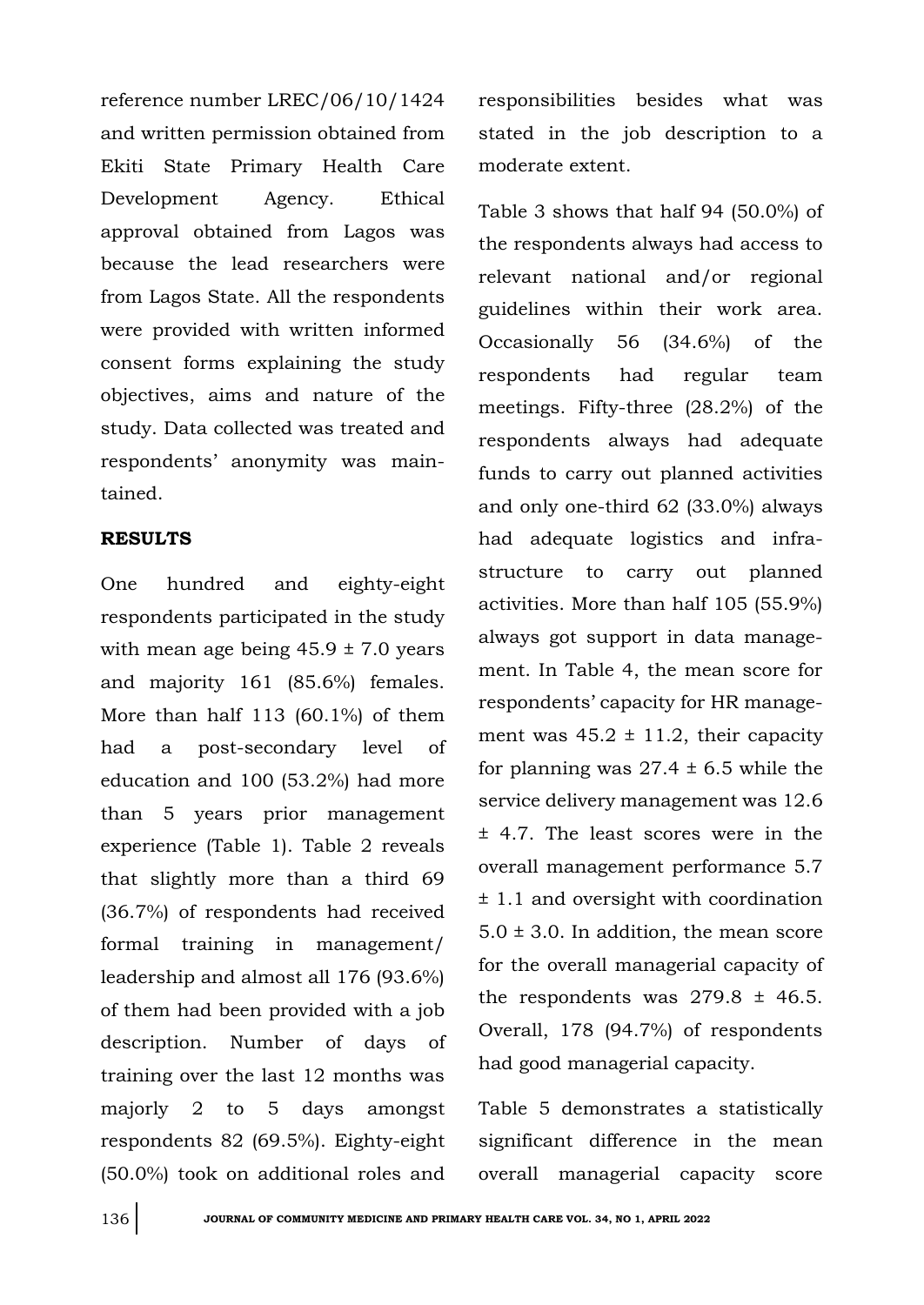between respondents who had previously worked in another local government area and those who had not. Those who had previously worked in another local government area had a higher mean score  $(287.6 \pm 36.6)$  for the overall managerial capacity score compared to those who had not 271.0 (54.5%), (p= 0.014). In addition, the mean score of those with tertiary level of education was higher  $(288.3 \pm 34.0)$ compared to those with postsecondary  $(274.2 \pm 52.6)$ , (p= 0.020). Respondents with more than 5 years' professional experience had a higher mean score  $(289.4 \pm 39.5)$  for the overall managerial score compared to those with lesser years' experiences,  $(p < 0.001)$ .

### **DISCUSSION**

The strengthening of the health system has been recognized as an international priority to meet the current health challenges in some developing countries.24,27 The majority of the respondents (70.7%) in this study were above 40 years of age. This finding differs from what was found in a study done in Abuja where only onethird of the study population were above 45 years (33.7 %) with more males (63.5%).28 This study on the contrary has more females 161

(85.6%), this is suggestive of the fact that gender at work-place varies among health care workers at different organisations.29,30 Only a third of the healthcare managers in this study received formal training in management or leadership even though most had more than five years of experience as managers. Similarly, in a study among district health managers in the Eastern Region of Ghana, about forty percent had received formal management training. <sup>24</sup> However in this study, thirty-six percent had received formal training aimed at strengthening their management skills which is similar to what was obtained in a study done among health managers in hospitals in Abuja, Northern Nigeria, where just 27.9% obtained formal training in management.<sup>28</sup> These findings suggest that there is little investment in management training at the level of Primary Health Care. Primary Health Care may require that their managers have formal training as a pre-requisite for the job and a continuous in-service training which is not often mandatory in Primary Health Care settings.

A job description is a document intended to provide workers with an outline of their main duties and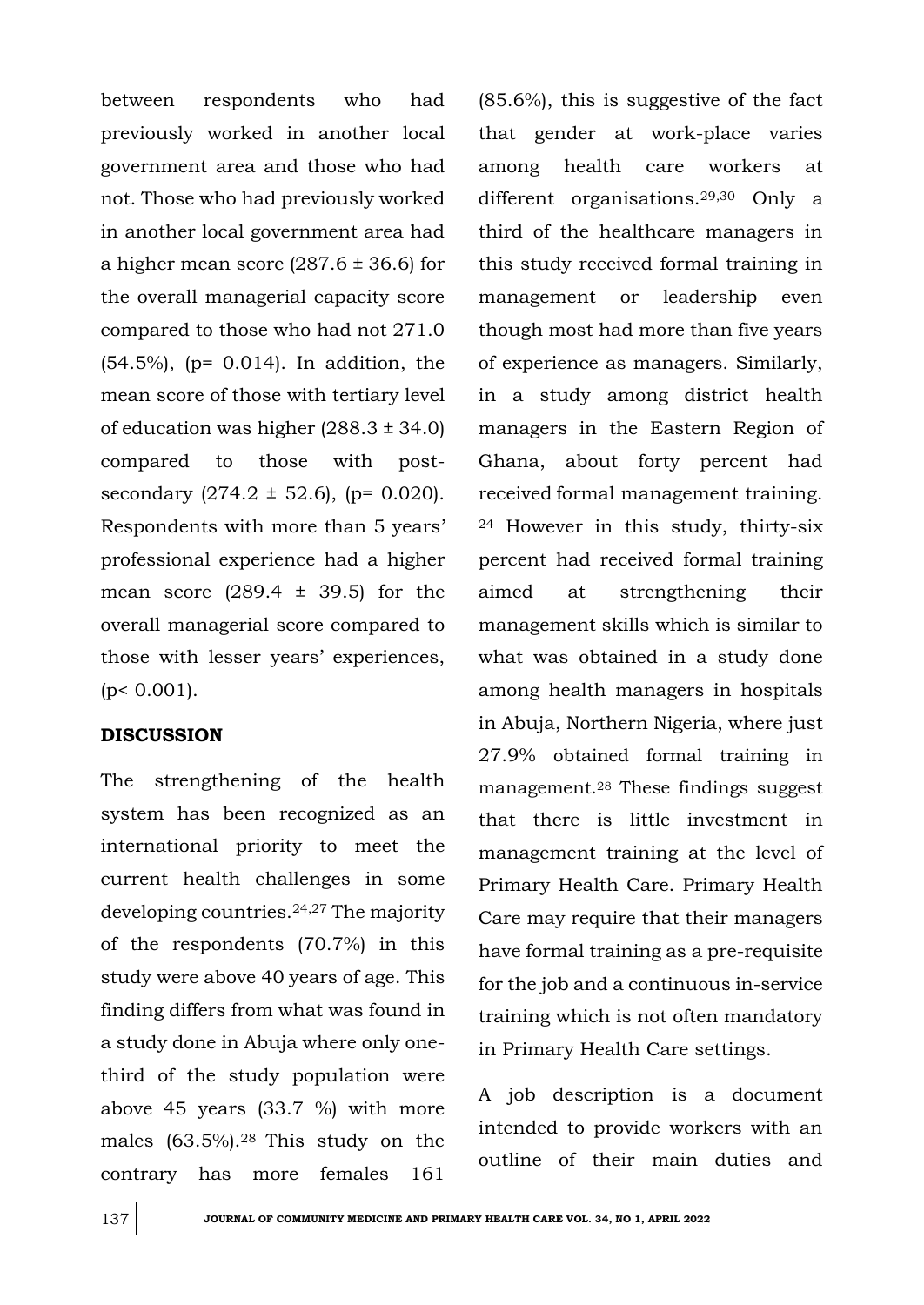responsibilities.<sup>31</sup> There are many benefits to an effective job description which include: to provide the employee with the expectations that are required of them in the role, help set goals and targets, aiding in the evaluation of job performance, and helping formulate training and development plans.31,32 In this study, almost all the health managers had been provided with a job description, this will help in increase of the performances of this group of workers. To a moderate extent, half took up roles outside their job description to improve their productivity and provide positive contributory factors to their various assigned duties while onethird took up the roles within their job description.

Only half of the respondents always had access to relevant national or regional guidelines within their work area and this is in contrast to over ninety percent of health managers who had access in a study done in Ghana.<sup>24</sup> The importance of these guidelines is to support individuals in their day-to-day activities at work and make work more effective. The availability of these guidelines serves as an encouragement in the promotion of health system. This

positive support gotten from the study in Ghana<sup>24</sup> can be replicated in the Nigerian health system for better healthcare performances. These studies found that one-third of the managers occasionally do have meetings regularly. Meetings should be part of every organizational program. It is a way for employees to gather, exchange ideas, share feedback, and learn from each other.<sup>33</sup> Engaging in early, prompt and beneficial meetings provide programme managers with regular and progressive feedbacks combined with adequate accountability of the resources. <sup>33</sup> Meetings are also an important tool of control and regular meetings should be encouraged in Primary Health Care settings. More than two-thirds (69.7%) of the health managers in this study always had adequate funds to carry out planned activeties. Funding of health programmes is essential to a successful programme. Despite the low budgetary allocation to health in some studies.34, 35 most of the health managers in this study had adequate funds to carry out planned activities.

Only thirty-eight percent of managers in this study always have supportive supervision, feedback and mentoring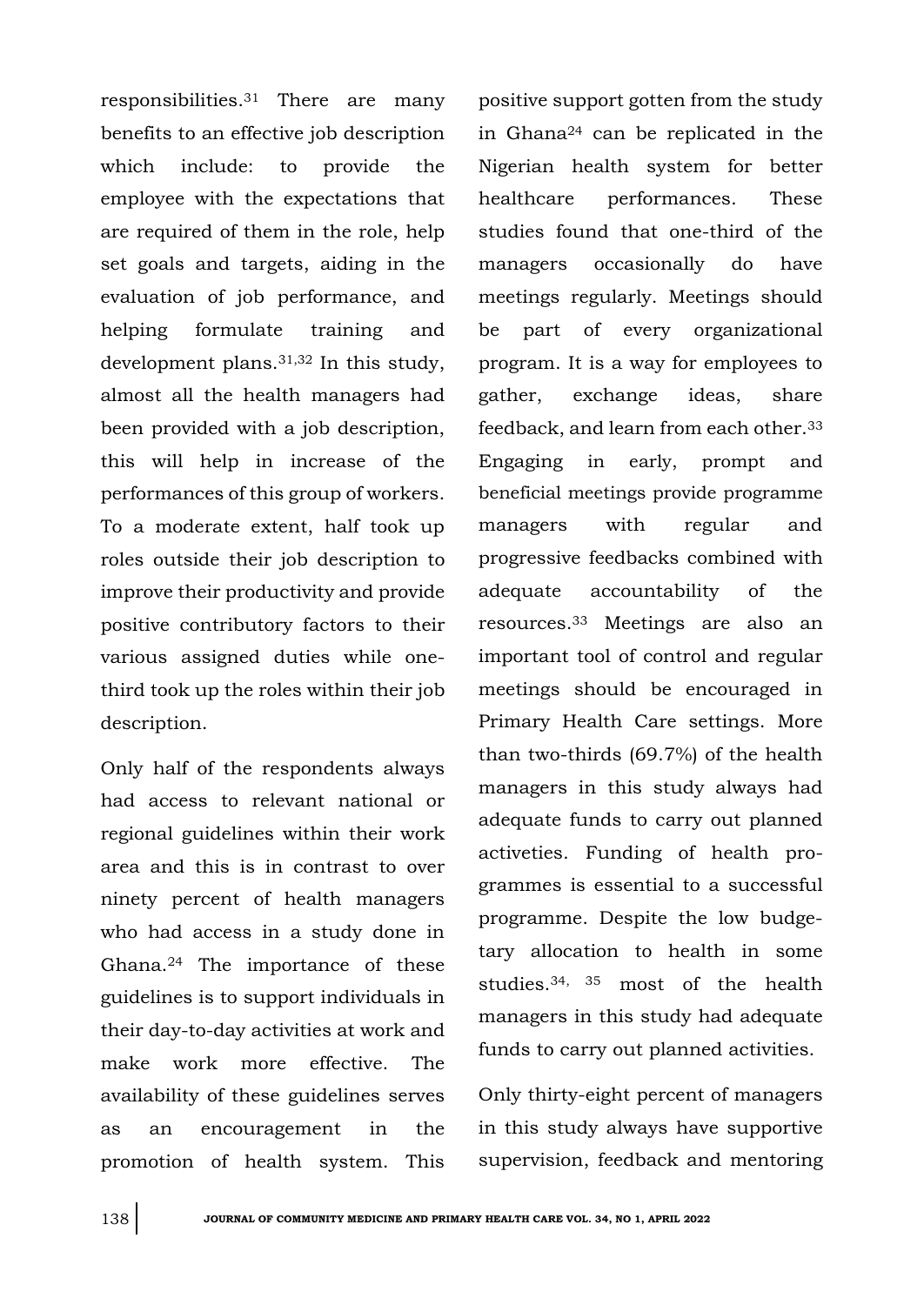from their supervisor. Supervision is another key important area in management at the workplace. This has been demonstrated in helping staff to improve their work performance, helps in monitoring performance towards goals, and uses information gained for decisionmaking.<sup>36</sup> However, the majority of respondents in this study only had supervision and mentoring occasionally. A study has shown that supportive supervision is linked to positive outcomes such as job motivation, retention, satisfaction and better performance.37 On the contrary; however, some studies demonstrated no positive effect and were found that there was no statistically significant difference between health workers job satisfaction scores pre-supportive and post-supportive supervision.37, 38 In this study, more than half of the managers always had their activities planned and well costed while the others did occasionally. This finding of planned activities is being corroborated by what was obtained from other studies stating the importance of planning in selecting goals, objectives and determining how best to achieve them.35, 36 Also, planning is the most basic and precedes all management functions while budgeting can be

described as the process of creating a plan to spend monetary resources to ensure efficiency and effectiveness.<sup>36</sup> Regular planning and budgeting should be encouraged among all health managers.

The managerial capacity scores were higher for respondents who had previously worked in another LGA, and among those who had more than five years' experience. Managerial capacity scores were also higher for respondents who had formal training in management and/or leadership. These years of experiences brought about greater performances among the workers.24, 26 However, this finding was in contrast to a study on competencies of managers in PHCs of Belgrade who had insufficient education in the field of management and the managerial capacity has no relationship with the formal training received.<sup>39</sup> A statistically significant difference was found in the overall managerial capacity mean score across respondents' level of education and their professional experience. This is in line with what was found in a study amongst health workers in Nigeria with an improved technical competency brought in by their higher education. The level of education has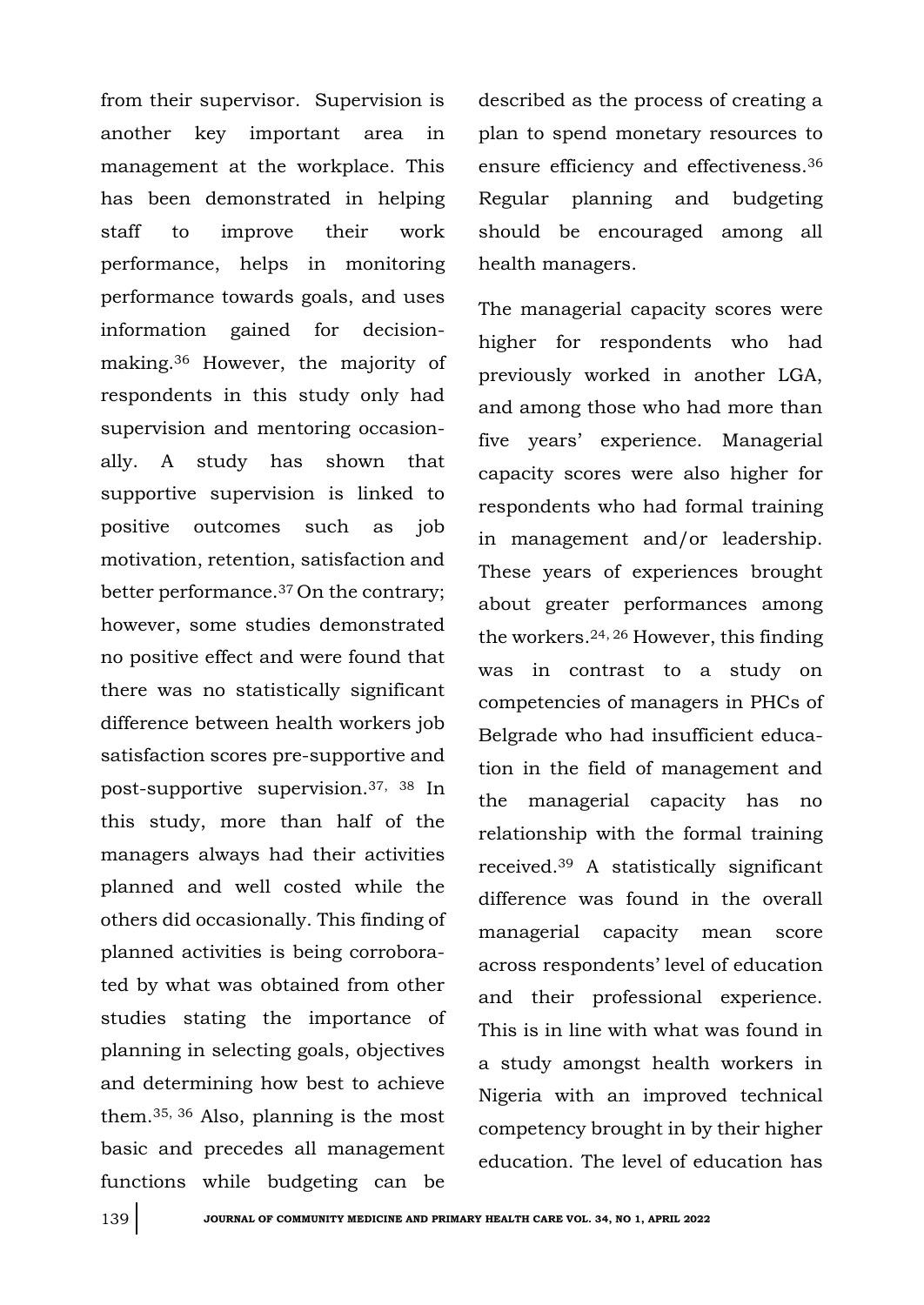been established as a plausible influence on job performance which was backed up by a study revealing that the higher the educational level attainment, the more are the use of advanced technology with the level of their education posits and their managerial capacity.40,41 This research has contributed to the existing worldwide efforts for improving the managerial capacities of health professionals. It also addressed an interest in methods for assessing the managerial potential in PHC. The assessment of the clinical capacities of health professionals; however, doctors, nurses, and other health professionals also had a great role to play in health care management.<sup>40</sup>

**Limitations of the study:** The results from this study may not be applicable to the MOHs and PHC managers beyond Ekiti State. The information given was self-reported; there may be some responses with social responsibility bias.

**Conclusion:** The PHC managers in Ekiti generally had good managerial capacity which was mostly by

individual personal developments. Formal management training organized by the state for all healthcare managers in Primary Health Care facilities is recommended. Supportive Supervision should also be provided by the State Ministry of Health and other relevant agencies with relevant guidelines and job aids readily made available to health managers in PHC facilities.

**Acknowledgements:** The authors acknowledge the support of the Chairman and the Permanent Secretary, State PHC Board, Ekiti State and extend their appreciation to all the researchers who worked hard to carry out this study.

**Conflict of interest**: None to declare.

**Source of Funding:** None.

**Authors' contributions:** AA- Conceptualization, design, data presentation and review of manuscript; OO - Design, literature review, writing of manuscript and manuscript draft revision; OB- Conceptualization and review of manuscript; IM and OA-Data collection and data collation; CF-Data analysis and data interpretation; OE and AM- Review of manuscript; All authors read, reviewed and approved the final version of the manuscript.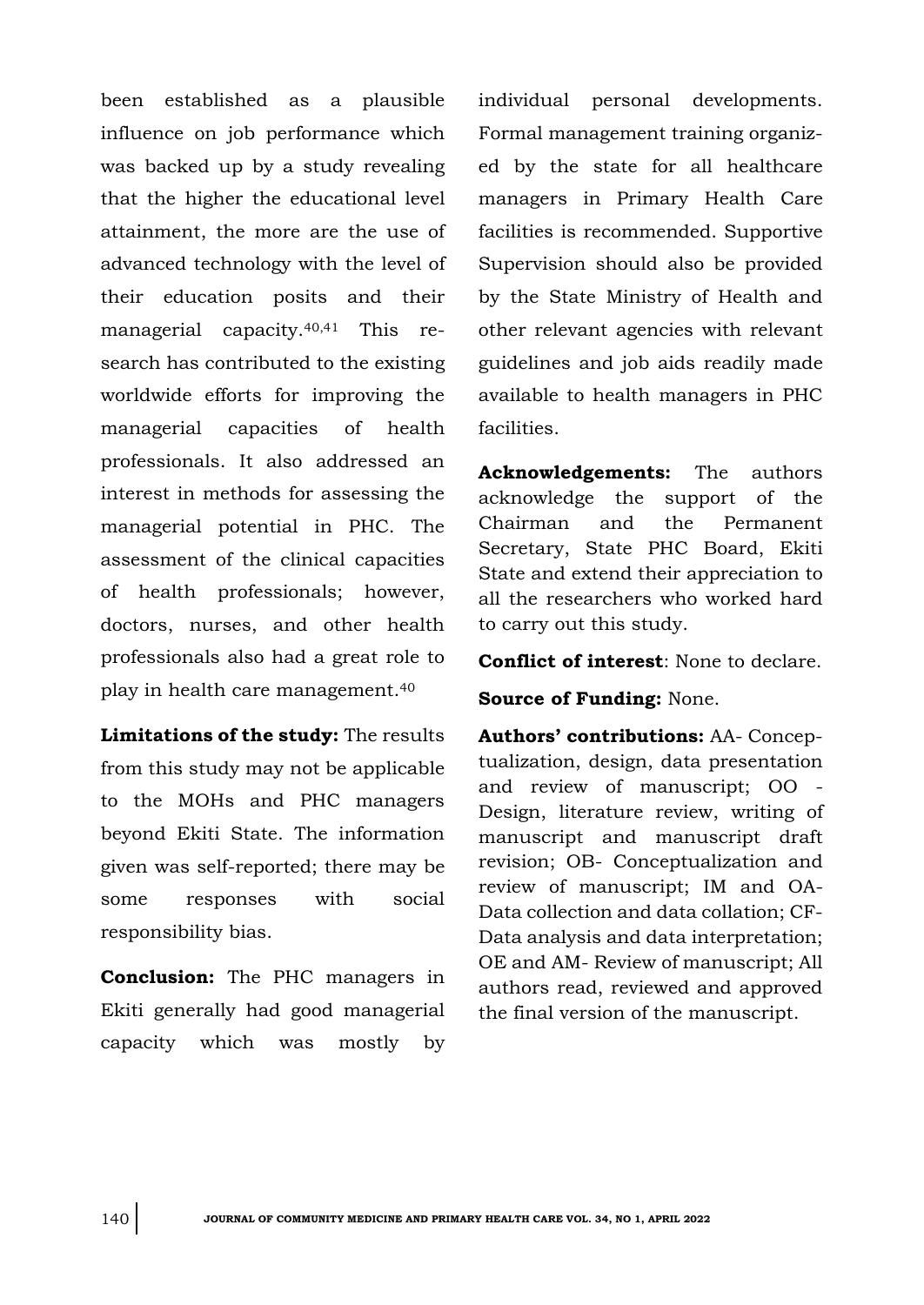| Socio-demographic characteristics.           | Frequency (%) |  |
|----------------------------------------------|---------------|--|
| Age-group (years)                            |               |  |
| ≤40                                          | 55 (29.3)     |  |
| >40                                          | 133 (70.7)    |  |
| <b>Sex</b>                                   |               |  |
| Female                                       | 161 (85.6)    |  |
| Male                                         | 27 (14.4)     |  |
| <b>Highest qualification</b>                 |               |  |
| Post-Secondary (Diploma)                     | 113 (60.1)    |  |
| Tertiary (University degrees)                | 75 (39.9)     |  |
| Duration of management experience in the LGA |               |  |
| 5+ years of experience                       | 100 (53.2)    |  |
| 1-5years of experience                       | 47 (25.0)     |  |
| Less than 1 year of experience               | 27 (14.4)     |  |
| No experience                                | 14 (7.5)      |  |
| Previously worked in another LGA<br>Yes      | 100 (53.2)    |  |
| No                                           | 88 (46.8)     |  |

## **Table 1: Socio-demographic characteristics of study respondents**

*n=188, Mean age ± SD=45.9 ± 7.0 years*

| Table 2: Management training experience of respondents                                                  |                  |
|---------------------------------------------------------------------------------------------------------|------------------|
| <b>Management Training Experience</b>                                                                   | Frequency $(\%)$ |
| Had received informal training over formal training<br>in management and/or leadership generally.       | 69 (36.7)        |
| Had received informal training aimed specifically at<br>strengthening management skills.                | 118 (63.0)       |
| No of days of training the past $12$ months (n=118)                                                     |                  |
| 1.                                                                                                      | 15(12.7)         |
| $2 - 5$                                                                                                 | 82 (69.5)        |
| $6 - 10$                                                                                                | 10(8.5)          |
| >10                                                                                                     | 11 (9.3)         |
| Had been provided with a job description                                                                | 176 (93.6)       |
| Take on additional roles and responsibilities beside<br>what is stated in the job description $(n=176)$ |                  |
| Yes, to a large extent                                                                                  | 49 (27.8)        |
| Moderate extent                                                                                         | 88 (50.0)        |
| No, not at all                                                                                          | 39 (22.2)        |

*n=188*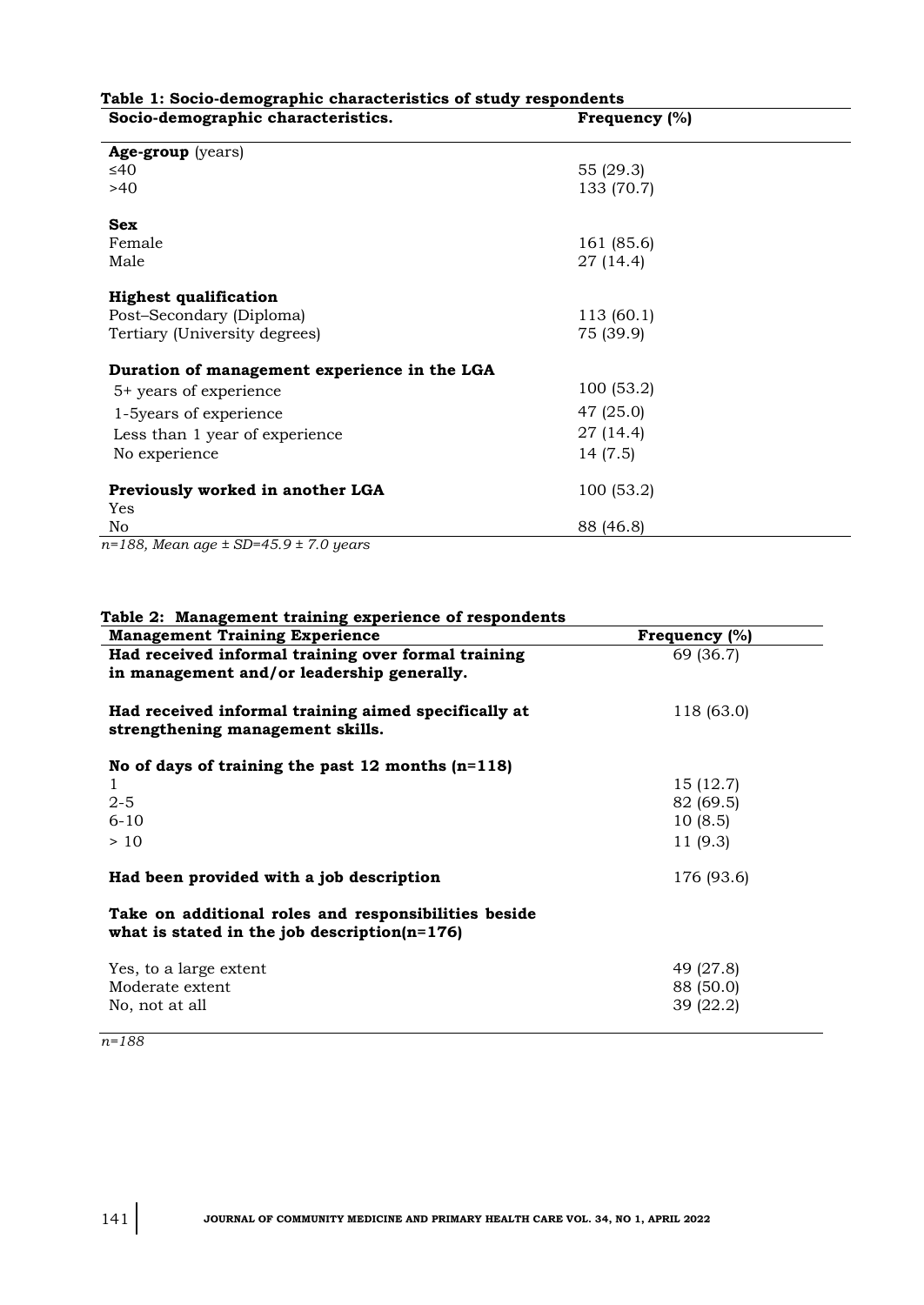| <b>Availability of Functional Support Systems</b>                            | Frequency<br>(%)       |
|------------------------------------------------------------------------------|------------------------|
| Access to relevant national and/or regional guidelines within your work area |                        |
| Occasionally                                                                 | 94 (50.0)              |
| Always                                                                       | 94 (50.0)              |
| Conduct regular team meetings                                                |                        |
| Occasionally                                                                 | 65 (34.6)              |
| Always                                                                       | 123 (65.4)             |
| Availability of minutes of team meetings                                     |                        |
| Occasionally                                                                 | 69 (36.7)              |
| Always                                                                       | 119 (63.3)             |
| Adequate funds to carry out planned activities                               |                        |
| Occasionally                                                                 | 135 (71.8)             |
| Always                                                                       | 53 (28.2)              |
| Adequate logistics and infrastructure to carry out planned activities        |                        |
| Occasionally                                                                 | 126 (67.0)             |
| Always                                                                       | 62 (33.0)              |
| Supportive supervision, feedback and mentoring from your supervisor          |                        |
| Occasionally                                                                 | 69 (36.7)              |
| Always                                                                       | 119 (63.3)             |
| <b>Planning and budgeting</b>                                                | 114 (60.6)             |
| Occasionally                                                                 |                        |
| Always                                                                       | 74 (39.4)              |
| Procurement of drugs and other commodities                                   |                        |
| Occasionally<br>Always                                                       | 87 (46.3)<br>101(53.7) |
|                                                                              |                        |
| Support in data management                                                   | 83 (44.1)              |
| Occasionally<br>Always                                                       | 105(55.9)              |
|                                                                              |                        |
| <b>Support in HR Management</b><br>Occasionally                              | 88 (46.8)              |
| Always                                                                       | 100(53.2)              |
| Community-level structures or groups that enable community involvement       | 83 (44.1)              |
| Occasionally                                                                 |                        |
| Always                                                                       | 105(55.9)              |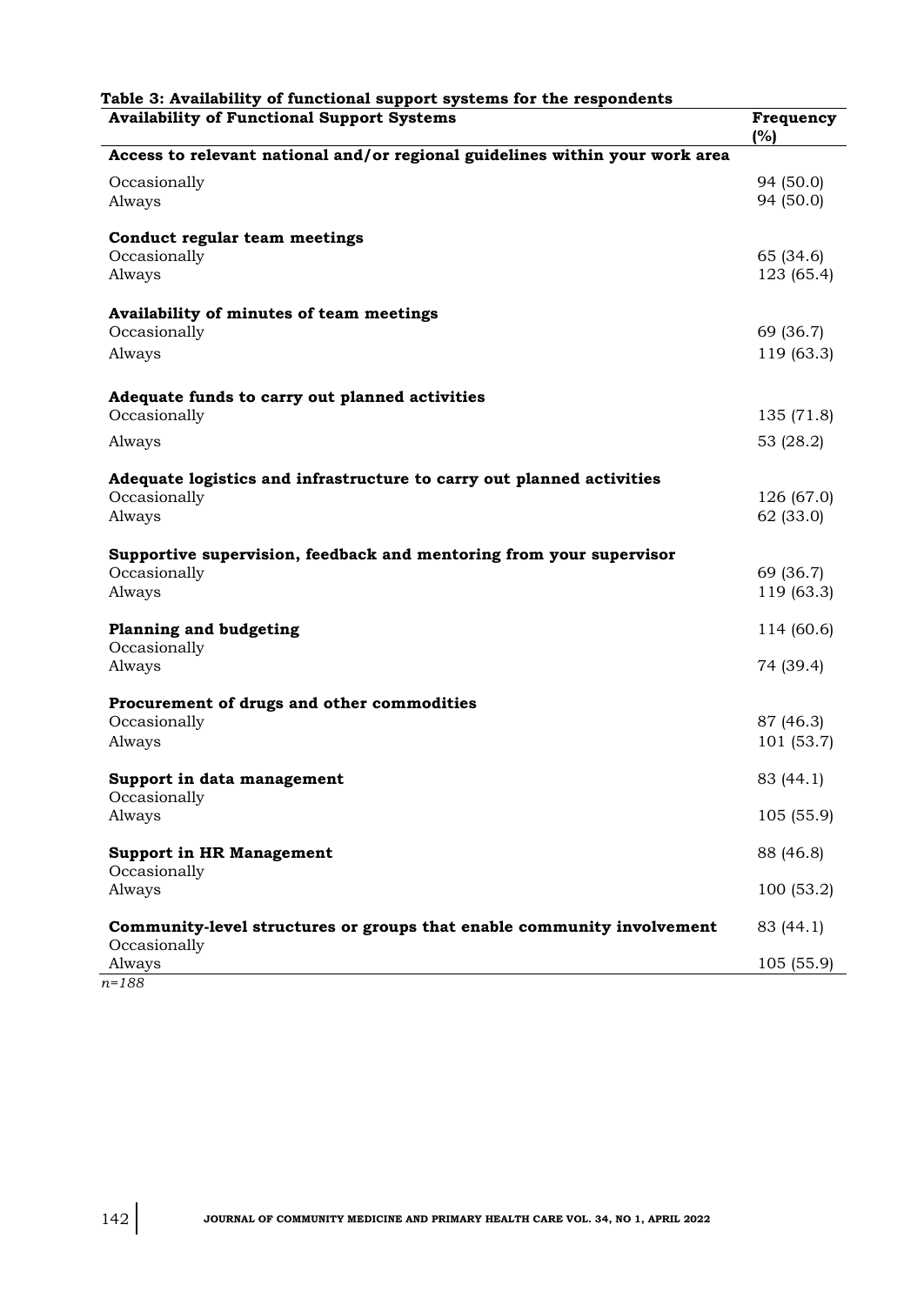| Table 4: Management capacity score of respondents |  |  |  |  |  |
|---------------------------------------------------|--|--|--|--|--|
|---------------------------------------------------|--|--|--|--|--|

| Table +. Management capacity score of respondents |                  |               |  |  |
|---------------------------------------------------|------------------|---------------|--|--|
| <b>Management capacity</b>                        | $Mean \pm SD$    | Median (IQR)  |  |  |
| Capacity for HR management                        | $45.2 \pm 11.2$  | 47 (39-52)    |  |  |
| General management capacity                       | $43.1 \pm 7.5$   | 44 (40-49)    |  |  |
| Capacity for planning                             | $27.4 \pm 6.5$   | 28 (27-31)    |  |  |
| Job motivation / satisfaction                     | $26.7 \pm 3.1$   | $30(28-32)$   |  |  |
| Problem analysis                                  | $23.6 \pm 5.4$   | 24 (24-27)    |  |  |
| Resource management                               | $16.8 \pm 7.6$   | 20 (12-22)    |  |  |
| Capacity for situation analysis                   | $15.0 \pm 4.3$   | $16(13-18)$   |  |  |
| Financial management                              | $12.9 \pm 7.2$   | $15(9-18)$    |  |  |
| Information management                            | $12.9 \pm 4.7$   | $14(12-15)$   |  |  |
| Service delivery management                       | $12.6 \pm 4.7$   | $14(12-15)$   |  |  |
| Implementation and monitoring                     | $11.5 \pm 2.9$   | $12(12-12)$   |  |  |
| Reporting                                         | $7.8 \pm 2.2$    | $8(8-9)$      |  |  |
| Organisation commitment                           | $5.8 \pm 0.8$    | $6(6-6)$      |  |  |
| Overall management performance                    | $5.7 \pm 1.1$    | $6(5-6)$      |  |  |
| Oversight & coordination                          | $5.0 \pm 3.0$    | $7(1-7)$      |  |  |
| Total mean score                                  | $279.8 \pm 46.5$ | 288 (262-307) |  |  |
| Overall managerial capacity                       |                  |               |  |  |
| Good $n$ (%)                                      | 178 (94.7)       |               |  |  |
| Poor $n$ (%)                                      | 10(5.3)          |               |  |  |
|                                                   |                  |               |  |  |

*n=188*

#### **Table 5: Mean managerial capacity scores by respondents' sociodemographic characteristics**

| <b>Variable</b>                     | Mean (SD)    | t-test/<br>F-ratio** | p-value    |
|-------------------------------------|--------------|----------------------|------------|
| <b>Sex</b>                          |              |                      |            |
| Female                              | 279.2 (48.2) | 0.57                 | 0.571      |
| Male                                | 284.5 (34.5) |                      |            |
| Age in years                        |              |                      |            |
| ≤40                                 | 275.5 (38.9) | 0.82                 | 0.415      |
| >40                                 | 281.6 (49.3) |                      |            |
| Previously worked in another LGA    |              |                      |            |
| Yes                                 | 287.6 (36.6) | 2.49                 | $0.014*$   |
| No                                  | 271.0 (54.5) |                      |            |
| Training in<br>management<br>and/or |              |                      |            |
| leadership                          |              |                      |            |
| Yes                                 | 287.6 (43.6) | 1.75                 | 0.082      |
| No                                  | 275.3 (47.7) |                      |            |
| <b>Highest level of Education</b>   |              |                      |            |
| Post-Secondary (Diploma)            | 274.2 (52.6) | 2.07                 | $0.020*$   |
| Tertiary (University degrees)       | 288.3 (34.0) |                      |            |
| <b>Professional experience</b>      |              |                      |            |
| 5+ years                            | 289.4(39.5)  | $8.96**$             | $< 0.001*$ |
| $1-5$ years                         | 281.5(41.9)  |                      |            |
| <1 year                             | 254.5(57.7)  |                      |            |

*n=188 \*Statistically significant \*\*F-ratio*

#### **REFERENCES**

1. World Health Organization. Operations manual for staff at Primary Health Centres. Leadership and Management. Chapter 10, p 264-271. [Cited September 26,

2021].

[https://www.who.int/hiv/pub/imai](https://www.who.int/hiv/pub/imai/om.pdf) [/om.pdf](https://www.who.int/hiv/pub/imai/om.pdf)

2. National Department of Health. National Strategic Plan 2010/2011- 2012/013. Pretoria: NDoH, 2010. [Cited September 15, 2021]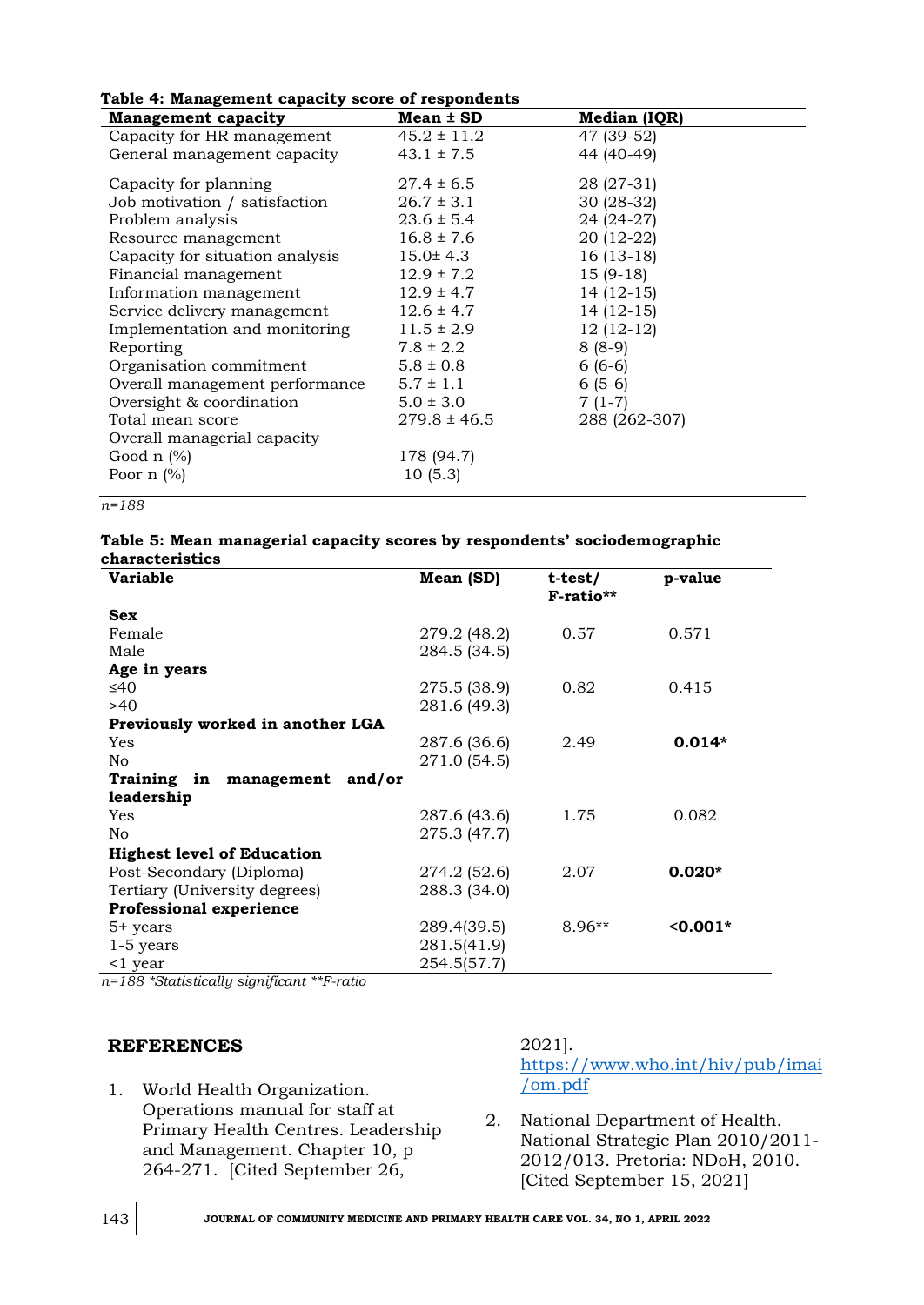[http://www.nationalplanningcycles](http://www.nationalplanningcycles.org/sites/default/files/country_docs/South%20Africa/south_africa_strategic_health_plan_2010-2013) [.org/sites/default/files/country\\_do](http://www.nationalplanningcycles.org/sites/default/files/country_docs/South%20Africa/south_africa_strategic_health_plan_2010-2013) [cs/South%20Africa/south\\_africa\\_st](http://www.nationalplanningcycles.org/sites/default/files/country_docs/South%20Africa/south_africa_strategic_health_plan_2010-2013) rategic health plan 2010-2013.

- 3 World Health Organization. Strengthening management in lowincome countries. 2005; (Cited September 15, 2021) [https://www.who.int/management](https://www.who.int/management/general/overall/Strengthening%20Management%20in%20Low-Income%20Countries.pdf) [/general/overall/Strengthening%20](https://www.who.int/management/general/overall/Strengthening%20Management%20in%20Low-Income%20Countries.pdf) [Management%20in%20Low-](https://www.who.int/management/general/overall/Strengthening%20Management%20in%20Low-Income%20Countries.pdf)[Income%20Countries.pdf.](https://www.who.int/management/general/overall/Strengthening%20Management%20in%20Low-Income%20Countries.pdf)
- 4 Bosset TJ, Mitchell AD, Janjua MAJ. Improving health system performance in a decentralized health system: Capacity building in Pakistan. Health Systems and Reform. 2015; 1(4): 276-284.
- 5 Fetene N, Canavan ME, Megentta A. Linnader E, Tan AX, Nadew K, et al. District-level health management and health system performance. PLoS One. 2019; 14(2): e0210624. pmid:30707704
- 6 Kwamie A, Agyepong IA, Van Dijk H. What governs district manager decision making? A case study of complex leadership in Dangme West District, Ghana. Health Systems & Reform. 2015; 1(2): 167- 177.
- 7 Primary Health Care Performance Initiative. Facility management capability and leadership. [Cited March 22, 2021] [Available at:](file:///C:/Users/Dr%20Omuemu/Desktop/for%20printing/Undergrad%20lect%202022/JCMPHC%2034(1)%20April%202022/Available%20at:%20improvingphc.org)  [improvingphc.org.](file:///C:/Users/Dr%20Omuemu/Desktop/for%20printing/Undergrad%20lect%202022/JCMPHC%2034(1)%20April%202022/Available%20at:%20improvingphc.org)
- 8 Desta BF, Abitew A, Beshir IA, Argaw MD, Abdlkader S. Leadership, governance and management for improving district capacity and performance: the case of USAID transform-primary health care. BMC Family Practice. 2020; 21(252): 23-27.
- 9 Seims LRK, Alegre JC, Murei L, Bragar J, Thatte N, Kibunga P, et al. Strengthening management and leadership practices to increase health service delivery in Kenya: An

evidence-based approach. Human Resources for Health. 2012; 10(25): 1.

- 10 Edwards LJ, Moises A, Nzaramba M, Cassimo A, Silva L, Mauricio J, et al. Implementation of a health management mentoring program: Year-1 evaluation of its impact on health system strengthening in Zambezi Province, Mozambique. International Journal of Health Policy and Management. 2015; 4(6): 353-361.
- 11 Waiswa P, O'Connell T, Bagenda D, Mullachery P, Mpanga F, Henriksson DK, et al. Community and District Empowerment for Scale-up (CODES): A complex district level management intervention to improve child survival in Uganda: Study protocol for a randomized controlled trials. Trials. 2016; 17(1): 135. [doi](file:///C:/Users/Dr%20Omuemu/Desktop/for%20printing/Undergrad%20lect%202022/JCMPHC%2034(1)%20April%202022/doi%2010.1186/s/13063-016)  [10.1186/s/13063-016.](file:///C:/Users/Dr%20Omuemu/Desktop/for%20printing/Undergrad%20lect%202022/JCMPHC%2034(1)%20April%202022/doi%2010.1186/s/13063-016)
- 12 Lega F, Prenestini A, Spurgeon P. Is management essential in improving the performance and sustainability of health care systems and organizations? A systematic review and a roadmap for future studies. Value in health. The Journal of the International Society for Pharmaceutics and Outcomes Research. 2013; 16(1): 46-51.
- 13 Kwammie A, Van Djik H, Agyepong IA. Advancing the application of systems thinking in health: A realist evaluation of the leadership development programme for district manager decision-making in Ghana. Health Research Policy and Systems. 2014; 12: 29.
- 14 Mansour M, Mansour J, El Swesy A. Scaling up proven public health interventions through a locally owned and sustained leadership development programme in rural Upper Egypt. Human Resources for Health. 2010; 8(1): 1.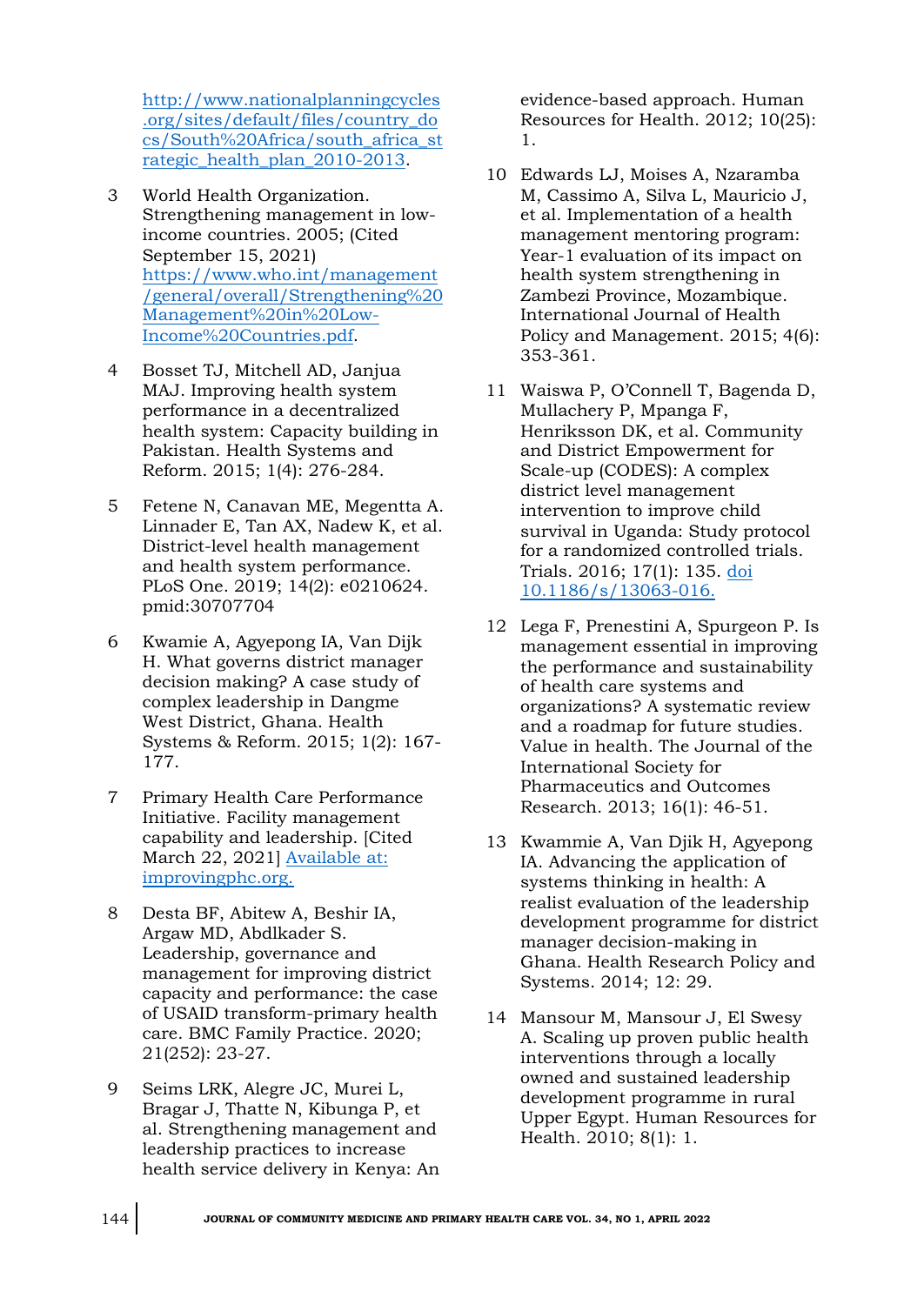- 15 Mutale W, Varoy-Mutale AT, Kachemba A, Mukendi R, Clarke K, Mulenga. Leadership and management training as a catalyst to health system strengthening in low-income settings: Evidence from the implementation of the Zambia management and leadership course for district health managers in Zambia. PLoS One. 2017; 12(7): 16.
- 16 Federal Ministry of Health. Health sector transformation plan. 2015/2016-2019/2020 Addis Abba: The Federal Democratic Republic of Ethiopia, Ministry of Health; 2015.
- 17 Kress DH, Su Y, Wang H. Assessment of Primary Health Care System Performance in Nigeria: Using the primary health care performance indicator conceptual framework. Health System and Reform. 2016; 2(4): 302-318.
- 18 Ogbonna BO, Okafor CE, Ejim EC, Samuel UU, Grace EN, Chiadichiem IC. Health care quality management in Nigeria public sector; issues and prospect. European Journal of Pharmaceutical and Medical Research. 2016; 3(4): 77-81.
- 19 World Health Organization, Alliance for health policy and systems research. Primary health care systems (PRIMASYS). A case study from Nigeria. 2017.
- 20 Munyewende PA, Levin J, Rispel LC. An evaluation of the competencies of primary health care clinic nursing managers in two South African Provinces. Global Health Action. 2016; 9: 32-48.
- 21 National Population Commission of Nigeria. National Bureau of Statistics. [Cited November 28th 2021] Available from: [https://www.citypopulation.de/php](https://www.citypopulation.de/php/nigeria-admin.php?adm1id=NGA013) [/nigeria](https://www.citypopulation.de/php/nigeria-admin.php?adm1id=NGA013)[admin.php?adm1id=NGA013](https://www.citypopulation.de/php/nigeria-admin.php?adm1id=NGA013)
- 22 Ekiti State: List of the Local Government Areas & Towns. 2020 [Cited December 4th 2021]. Available from: [https://nigerianinfopedia.com.ng/e](https://nigerianinfopedia.com.ng/ekiti-state-local-government-areas-towns/) [kiti-state-local-government-areas](https://nigerianinfopedia.com.ng/ekiti-state-local-government-areas-towns/)[towns/](https://nigerianinfopedia.com.ng/ekiti-state-local-government-areas-towns/)
- 23 Federal Ministry of Health. Directory of Health Facilities in Nigeria Abuja. 2012; Federal Ministry of Health. [Cited September 22, 2021] Available from: <https://hfr.health.gov.ng/>
- 24 Heerdegen ACS, Aikins M, Amon S, Agyemang SA, Wyss K. Managerial capacity among district health managers and its association with district performance: A comparative descriptive study of six districts in the eastern region of Ghana. PLoS ONE 2020; 15(1): e0227974.
- 25 Anokye MA. Sample size determination in survey research. Journal of Scientific Research and Reports. 2020; 26(5): 90-97.
- 26 Adesegun OA, Binuyo T, Adeyemi O, Ehioghae O, Rabor FD, Amusan O et al. The COVID-19 crisis in sub-Saharan Africa: Knowledge, attitudes, and practices of the Nigerian public. American Journal of Tropical Medicine and Hygiene. 2020; 103(5): 1997-2004. <doi:10.4269/Ajtmh.20-0461.23.>
- 27 Islam MR, Laskar SP, Macer D. A study on science availability and readiness assessment of noncommunicable diseases using the WHO tool for Gazipur district in Bangladesh. Bangladesh Journal of Bioethics. 2016; 7(2): 1-13.
- 28 Ochonma OG, Nwatu SI. Assessing the predictors for training in management amongst hospital managers and chief executive officers: a cross-sectional study of hospitals in Abuja, Nigeria. BMC Medical Education. 2018; 18:138.